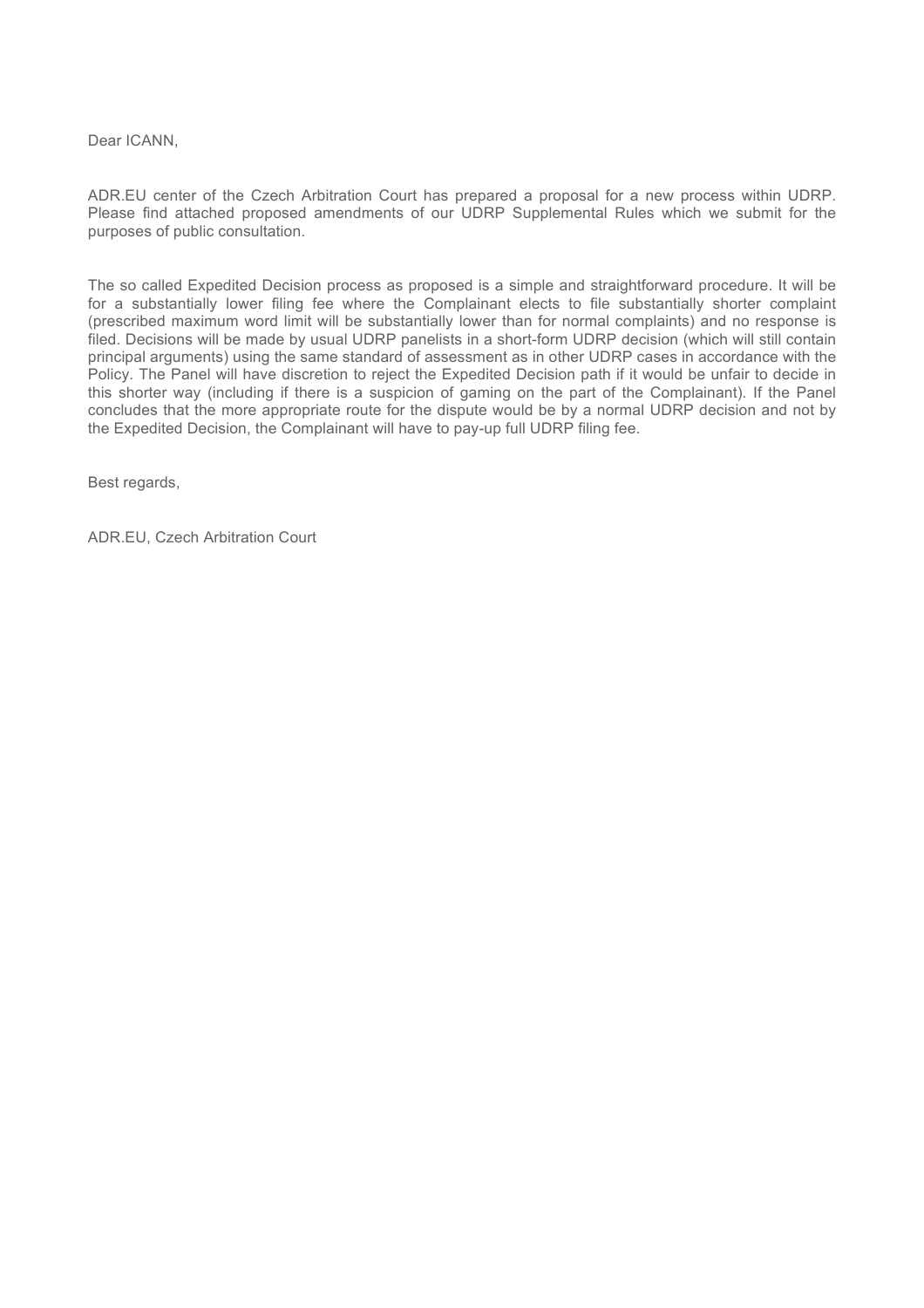# **Annex 3**

**UDRP Supplemental Rules of the Czech Arbitration Court** 

| 1.  |  |
|-----|--|
| 2.  |  |
| 3.  |  |
| 4.  |  |
| 5.  |  |
| 6.  |  |
| 7.  |  |
| 8.  |  |
| 9.  |  |
| 10. |  |
| 11. |  |
| 12. |  |
| 13. |  |
| 14. |  |
| 15. |  |
| 16. |  |
|     |  |
|     |  |
|     |  |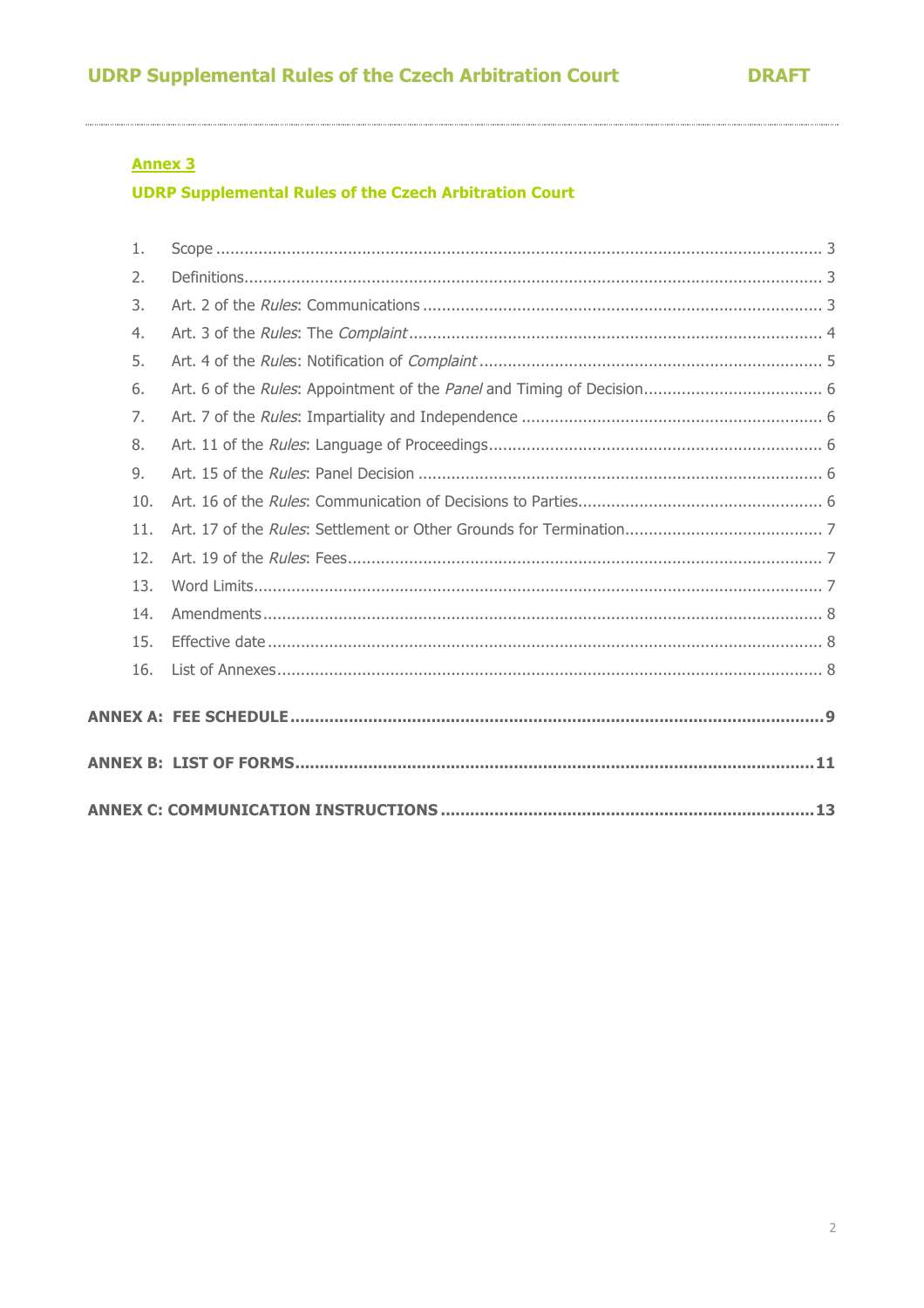### **1. Scope**

- (a) **Relationship to Rules**. These Supplemental Rules are to be read and used in connection with the Rules for Uniform Domain Name Dispute Resolution Policy, approved by the Internet Corporation for Assigned Names and Numbers (ICANN) on October 24, 1999 (the "Rules").
- (b) **Version of Supplemental Rules**. The version of these Supplemental Rules in effect on the date of the submission of the *Complaint* shall apply to the administrative proceeding commenced thereby.

## **2. Definitions**

**Class Complaint** means a single Complaint filed against a single domain-name holder in regard to multiple disputed domain names with the same language of UDRP proceeding filed by a single person acting on behalf of two or more *Complainants* and requesting separate relief for each *Complainant* for different disputed domain names than for the other *Complainants* joined in the Class Complaint.

**Expedited Decision Case** means a proceeding where a Complainant has elected for the case to be an Expedited Decision Case in accordance with Par. 4(a) or Par. 5A(a) of these Supplemental Rules and the proceeding has not ceased to be an Expedited Decision Case in accordance with Par. 5(A)(b) of these Supplemental Rules.

**Provide**r means the Arbitration Court attached to the Economic Chamber of the Czech Republic and Agricultural Chamber of the Czech Republic.

**Time of Filing** means a point in time when the following conditions are fulfilled:

- (a) a Complaint has been properly filed with the Provider; and
- (b) the appropriate fee for the proceeding is received by the Provider.

**Working Days** mean all days falling between Monday and Friday other than those which are public holidays in the country or the state where the Provider or either of the Parties, as the case may be, is subject to an obligation to adhere to a period of time as specified under these Supplemental Rules.

Any other term defined in the Rules shall have the same meaning when used in these Supplemental Rules.

#### **3. Art. 2 of the Rules: Communications**

- (a) The Parties shall be required to adhere to communication instructions contained in Annex C hereto.
- (b) The Parties shall be required to use for their other communication during the proceeding form documents set out in Annex B hereto and posted on the Provider's web site.
- (c) A system log of data messages of the Provider shall be considered as valid records in the absence of any evidence of malfunction of the *Provider's* system.
- (d) At the request of a *Party* filed before the expiration of the relevant period(s) of time, the *Provider* and, after its appointment, the Panel, may – in its sole discretion - extend the periods of time laid down in these *Rules or these Supplemental Rules* which are applicable to the *Parties* in exceptional circumstances or upon agreement by both *Parties*. The *Provider* and, after its appointment, the Panel, shall decide on any such limited period of extension.
- (e) The expiration of any given time period occurs at midnight (24.00) of the final day of that respective time period, based on the time observed in the location of the Provider or either of the Parties, as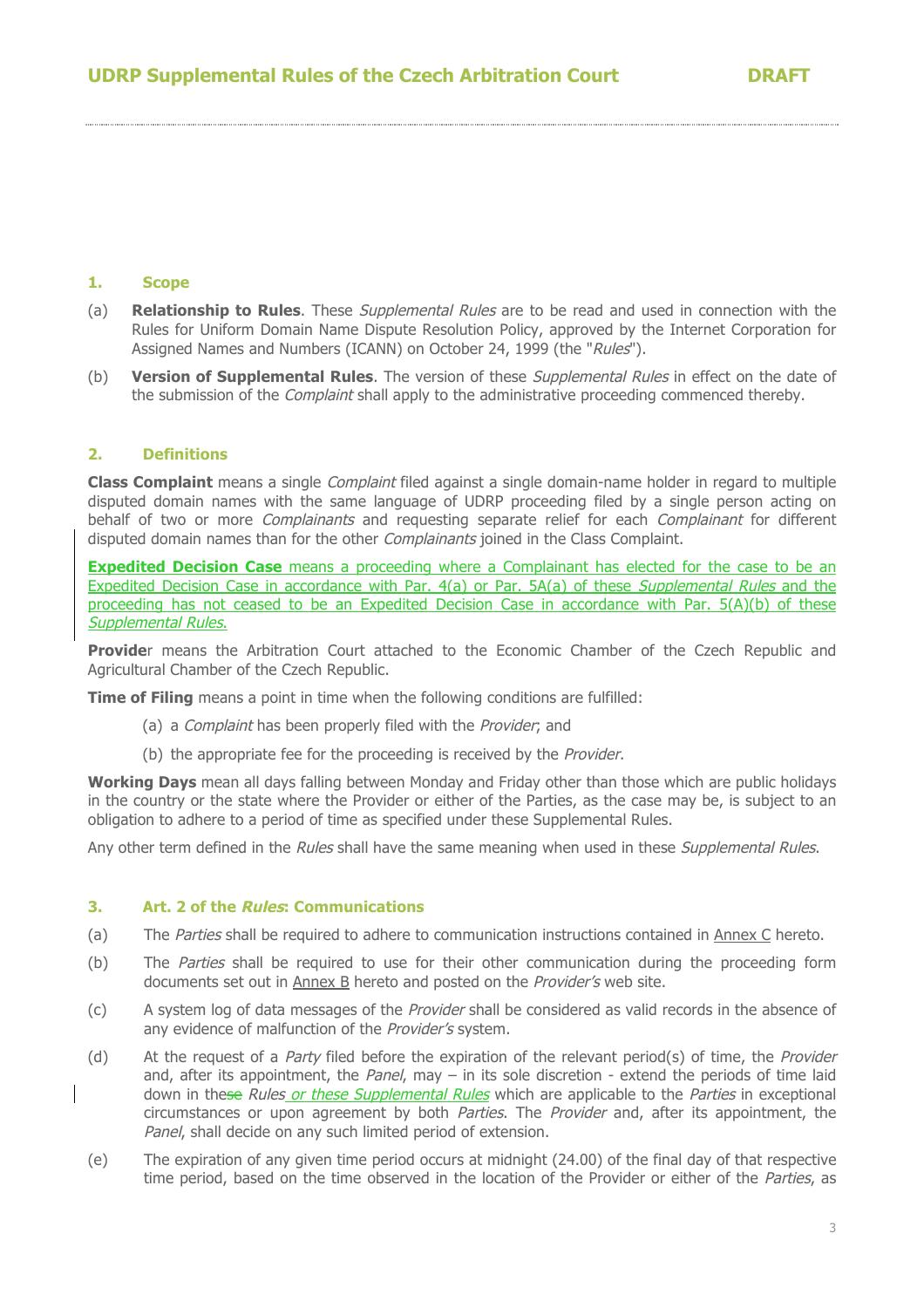the case may be, which are subject to an obligation to adhere to a period of time as specified under these *Supplemental Rules*. When the last day of a deadline prescribed by the *Rules* and/or ADR Supplemental Rules is not a Working Day, the time period shall be extended automatically to include the next Working Day following the last day of the deadline.

(f) When a hard-copy submission is to be made to the *Provider* by a *Party*, it shall be submitted in three (3) copies together with one (1) original of such submission.

## **4. Art. 3 of the Rules: The Complaint**

- (a) A Complainant in his Complaint may elect for an administrative proceeding to be an Expedited Decision Case and to pay a lower initial filing fee corresponding to an Expedited Decision Case under Annex A hereof provided all the following conditions are met:
	- (1) the *Complainant* elects to have the dispute decided by a single-member *Panel* under Art. 3  $(b)(iv)(b)$  of the *Rules*;
	- (2) the Complaint is not a Class Complaint;
	- (3) the *Complaint* takes the form provided for an Expedited Decision Complaint in the list of Forms contained in Annex B hereto and posted on the Provider's website; and
	- (4) the Complaint adheres to the word limits under Par. 13 (a) of these Supplemental Rules.
- (b) It is possible to file a Class Complaint provided all the following conditions are met:
	- (1) The Class Complaint is based on legal arguments applicable equally, or substantially in the same manner, to all the disputed domain names; and
	- (2) the person representing several different *Complainants* joined in the Class Complaint must provide evidence that it is authorized to act on behalf of each of the Complainants.

For the avoidance of doubt, the Panel can order transfer of any of the disputed domain name(s) only to the individual *Complainant* on which behalf such transfer was requested in the Class Complaint, in accordance with the Policy.

- $(c)$  The *Provider* shall advise the *Parties* of the name and contact details of a member of its staff who shall be the Case Administrator and who shall be responsible for all administrative matters relating to the dispute and communications to the ADR-Panel. The Case Administrator may provide administrative assistance to the Panel or Panelist(s), but shall have no authority to decide matters of a substantive nature concerning the dispute.
- $\frac{d}{d}$  Any proceeding(s) against a domain name holder with a later *Time of Filing* with respect to the same domain name(s) shall be suspended pending the outcome of the proceeding initiated by the Complaint with the earliest Time of Filing. If in such proceeding the Panel decides to grant the Complainant the remedies requested, all suspended proceedings will be terminated and any fees paid shall be reimbursed. If in the proceeding the Panel rejects the Complaint, the Provider shall activate the *Complaint* next in time to the *Time of Filing*. The *Provider* shall notify the respective Complainant(s) of the termination, activation, or continued suspension of their Complaint(s) in writing within five (5) days from the date the Panel decision related to the prior Complaint is issued.
	- (e) If in any proceeding any fees payable under Par. 12(b) of these Supplemental Rules are not paid, the Complaint shall be deemed withdrawn.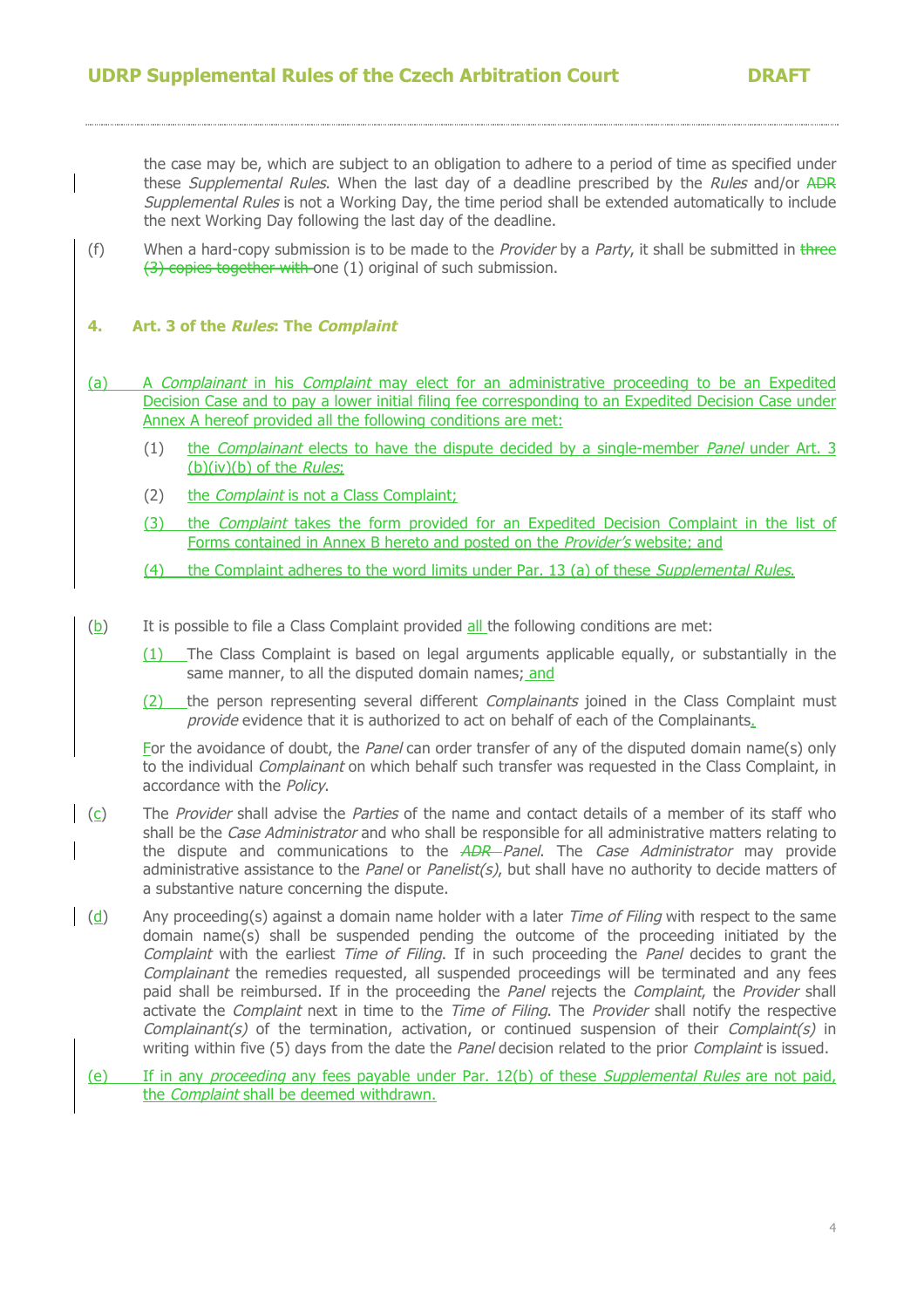## **5. Art. 4 of the Rules: Notification of Complaint**

- (a) Complainant has the option to request that the Provider review its decision to withdraw the Complainant's Complaint due to administrative deficiency pursuant to Art. 4(b) of the Rules. The procedure related to such a request shall be as follows:
	- (1) The request shall be submitted to the *Provider* within  $\frac{five}{f}$  days from receiving the information about the withdrawal and shall:
		- (i) specify the information under Art. 3 (b) (ii), (iii) and (vi) of the Rules; and
		- (ii) specify the *Complainant's* arguments why the *Provider's* decision to withdraw the Complaint is deemed incorrect.
	- (2) The Provider will acknowledge receiving the request from the *Complainant*, subject to the receipt of the fees due and will appoint a single expert from its list of panelists to provide the requested review of its decision.
	- (3) The appointed expert shall finalize the review within twelve  $(12)$  days from the date of its appointment. The results of the review shall be communicated to the *Complainant* and Respondent without delay.
	- (4) In the event, the expert review finds in favor of the *Complainant's* arguments, the sole right of the *Complainant* is that the *Provider* will return the UDRP fees for filing the Complaint and will return the fee applicable for filing the request to review the *Provider's* decision to withdraw the *Complaint* due to its administrative deficiencies.

## **5A. Art. 5 of the Rules: Response and Expedited Decisions**

- (a) A *Complainant* may elect within [three (3)] days of the date by which a *Response* is due in accordance with Art. 5 of the Rules, for a *proceeding* to be an Expedited Decision Case provided all the following conditions are met:
	- (1) the Respondent has not filed a Response in administrative compliance with Art. 5 of the Rules;
	- (2) the *Complainant* has elected in its *Complaint* to have the dispute decided by a singlemember *Panel* under Art. 3 (b)(iv)(b) of the *Rules*; and
	- (3) the *Complaint* is not a Class Complaint.
- (b) A *proceeding* shall cease to be an Expedited Decision Case:
	- (1) where the Complainant has elected under Par. 4A(a) of these Supplemental Rules and a Response is then filed that is in administrative compliance with Art. 5 of the Rules; or
	- (2) the Panel determines that the *proceeding* is not an Expedited Decision Case.
- (c) A Panel shall determine that a proceeding is not an Expedited Decision Case if in the opinion of the Panel:
	- (i) the relevant conditions of election under Par.  $4(a)$  or Par.  $5(A)(a)$  of these *Supplemental* Rules have not been satisfied;
	- (ii) the *proceeding* is too factually or legally complex for a decision to be given in the form provided for by Par. 9(b) of these Supplemental Rules; or
	- (iii) it would for any other reason be unfair or otherwise inappropriate to issue a decision in the form provided for by Par. 9(b) of these Supplemental Rules.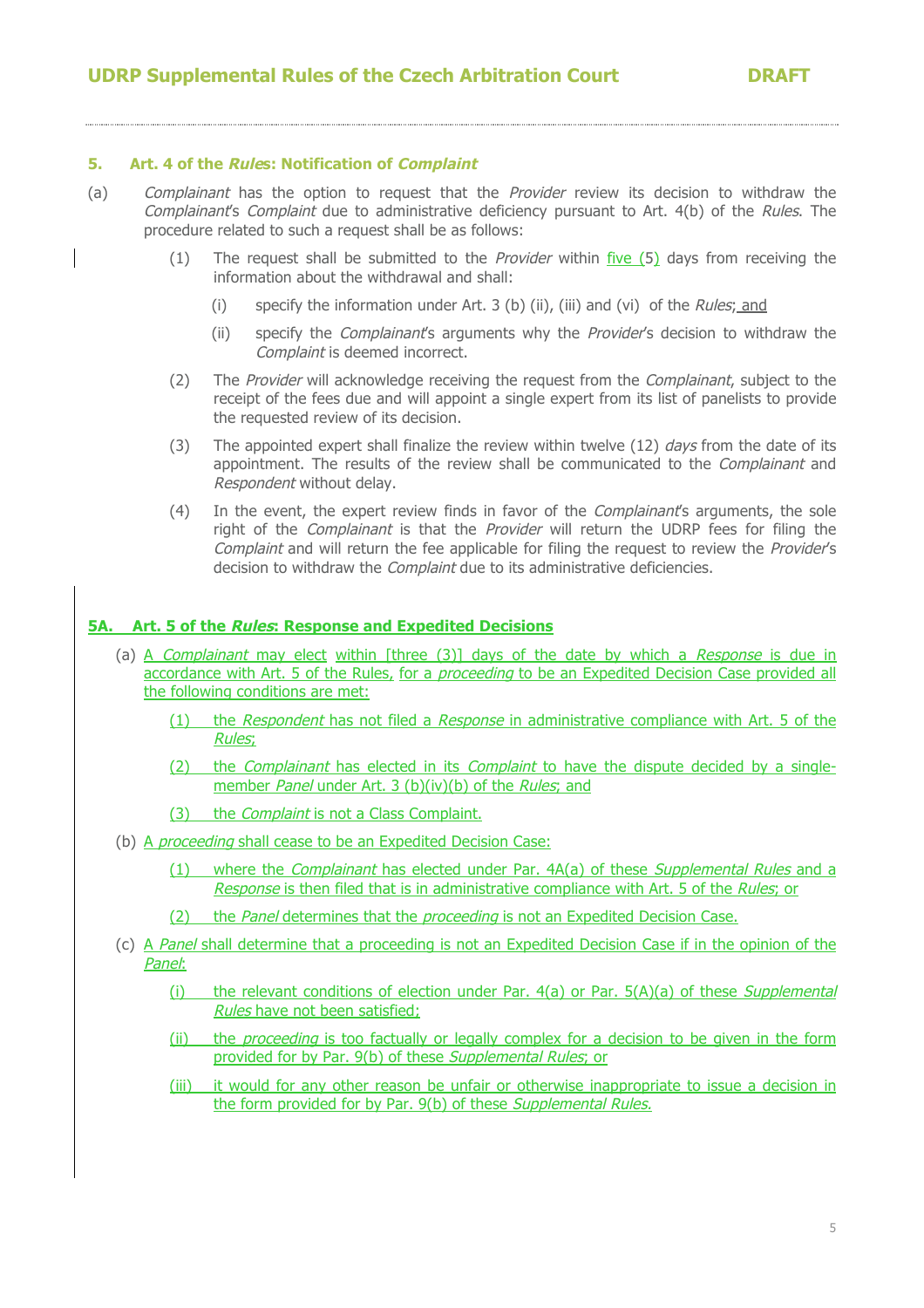## **6. Art. 6 of the Rules: Appointment of the Panel and Timing of Decision**

(a) The Panelist appointed in accordance with Art. 6 (e) of the Rules from the Provider's list of Panelists shall be the Presiding Panelist, coordinating the Panel.

### **7. Art. 7 of the Rules: Impartiality and Independence**

(a) Prior to appointment as a Panelist, a candidate shall be required to submit to the Provider a Declaration of Independence and Impartiality using the form included in the list of Forms contained in Annex B hereto and posted on the Provider's web site.

## **8. Art. 11 of the Rules: Language of Proceedings**

(a) All documents including communications made as part of the proceeding shall be made in the language of the proceeding. The Panel may disregard documents submitted in other languages than the language of the proceeding without requesting their translation. Any communication by the Provider which, from its content, cannot be regarded as amounting to procedural documents (such as cover letters with which the Provider sends procedural documents or automatic system notifications generated by the Provider's application) shall be made in the language of the proceeding or in English.

## **9. Art. 15 of the Rules: Panel Decision**

(a) The Panel decisions will meet the requirements set forth in Art. 15 of the Rules and will comply with all formal requirements contained in these Supplemental Rules.

#### (b) In an Expedited Decision Case:

- (1) the standard of assessment by the *Panel* of the three elements of Art.  $4(a)$  of the *Policy* shall not be any different;
- (2) the decision shall take the form provided for an Expedited Decision in the list of Forms contained in Annex B hereto and posted in the Provider's website;
- (3) Par. 9 (c) of these *Supplemental Rules* shall not apply.
- (c) Each Panel decision shall contain a brief summary in English. A model decision is included in the list of Forms contained in Annex B hereto and posted in the Provider's website.
- (d) Within seven (7) days of receiving the decision, a *Party* may, by written notice to the *Panel* and the other Party, request the Panel to correct in the decision any errors in computation, any clerical or typographical errors, or any errors of a similar nature. Any such corrections shall be given in writing to the Parties and shall become a part of the decision.

The *Panel* may correct any errors on its own initiative of the type referred to in the preceding Par. within seven (7) days of the date of the decision being rendered.

## **10. Art. 16 of the Rules: Communication of Decisions to Parties**

The Provider shall inform the Parties, the Registry and the concerned Registrar(s) of the Panel's decision. ICANN shall be informed of the *Panel's* decision through its publication. The Provider shall publish the full decision on his website, listing at least the following:

- (a) The domain name which is in dispute and is the subject of a *Complaint*;
- (b) The case number;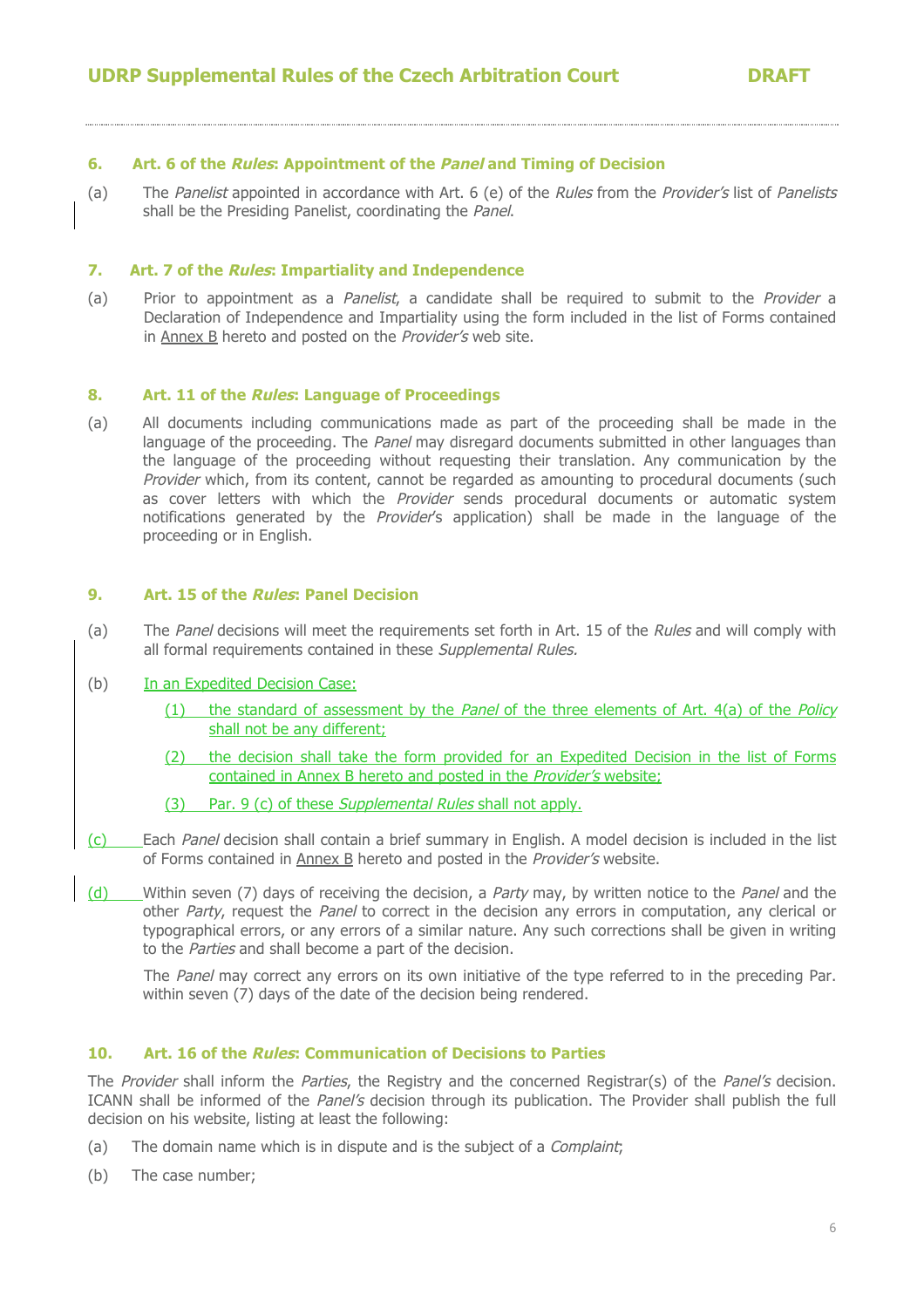## (c) The Complainant and the Respondent.

The decision shall be published in the language of the proceeding. With respect to proceedings which are not conducted in English, the *Provider* shall also publish accompanying an unofficial English translations of selected decisions.

### **11. Art. 17 of the Rules: Settlement or Other Grounds for Termination**

- (a) If the Parties wish to negotiate a settlement, the *Complainant* may request that the *Provider* or, after its constitution, the Panel suspend the *proceeding* for a limited period. The suspension period may be extended by the Panel upon the Complainant's request. Any such suspension shall be without prejudice to the obligation of the Panel to forward its decision on the Complaint to the Provider within the time period specified by the *Provider*. Resumption of the proceeding shall take place automatically upon receipt of a request thereto from either the Respondent or the complainant or upon the expiration of such limited and specified time period.
- (b) The Panel shall terminate the *proceeding* if it becomes aware that the dispute that is the subject of the *Complaint* has been finally decided by a court of competent jurisdiction or an alternative dispute resolution body.

## **12. Art. 19 of the Rules: Fees**

(a) The fees applicable for administrative procedures and obligatory payment instructions are specified in Annex A hereto and posted on the *Provider's* website. The *Provider* may grant discounts on the applicable fees in justified cases. The conditions for obtaining discounts shall be published on the Provider's website.

## (b) In a proceeding where:

- (1) the Complainant has elected under Par. 4(a) of these Supplemental Rules that the proceeding is an Expedited Decision Case; and
- (2) the *proceeding* ceases to be an Expedited Decision case under par. 5A(b) of these Supplemental Rules,

the *Complainant* must pay the difference between the Expedited Decision fee and the applicable standard fee for a Single Panel decision within 5 days of notification by the Provider;

## (c) In a proceeding where:

- (1) the Complainant has elected under Par 5A(a) of these Supplemental Rules that the proceeding is an Expedited Decision Case; and
- (2) the *proceeding* proceeds to an Expedited Decision under Par. 9(b) of these *Supplemental* Rules,

the Provider shall refund to the Complainant the difference between the fee paid by the Complainant to the Provider and the applicable Expedited Decision fee.

## **13. Word Limits**

The following limitations shall apply as to length of the Complaints and Responses:

(a) The word limit under Par. 3 (b) of the Rules shall be 5,000 words except that if the Complainant elects in its Complaint that the proceeding be an Expedited Decision Case, the word limit shall be 2,000 words and maximum 20 pages of annexes of supporting evidence..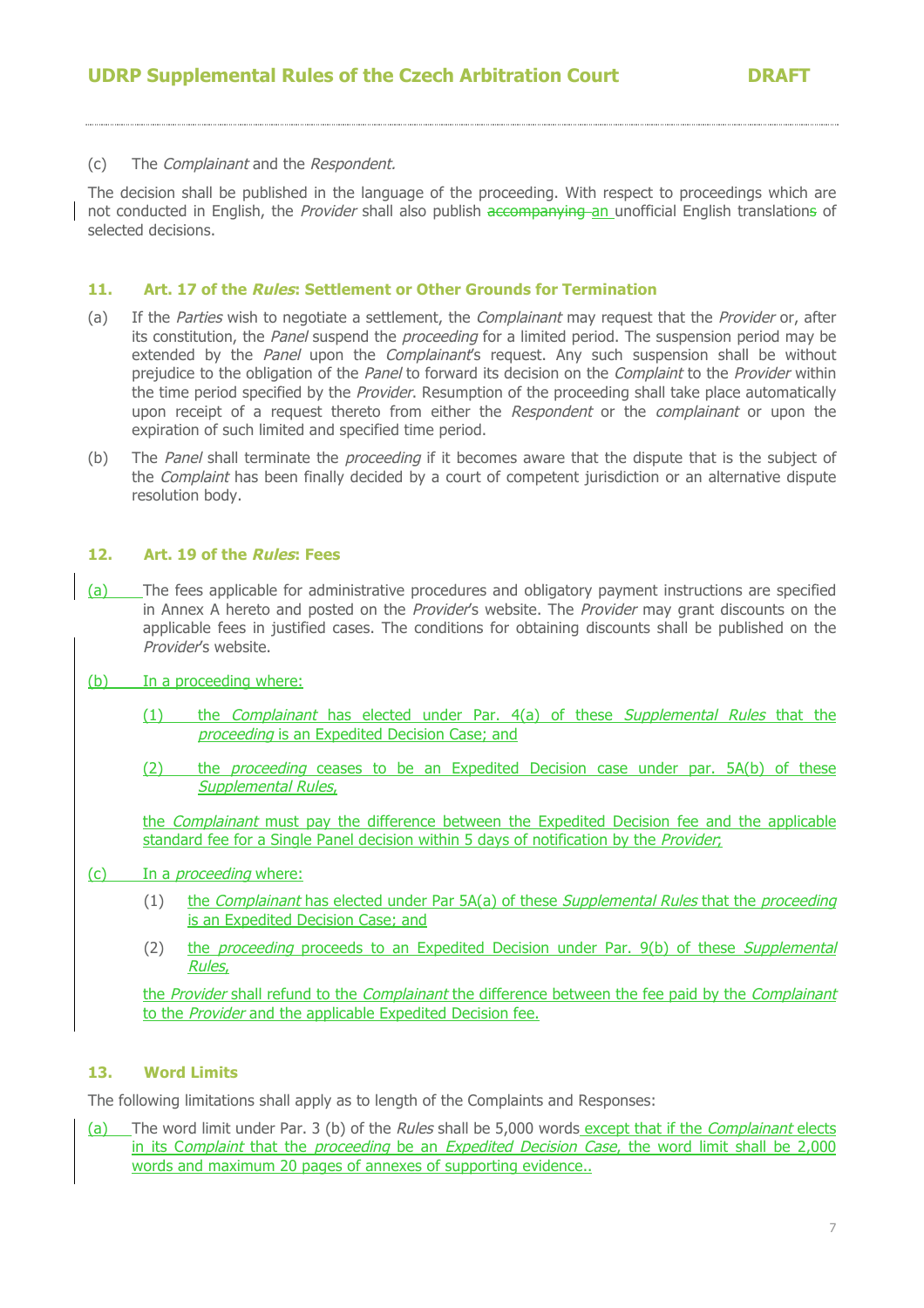(b) The word limit under Par. 5 (b) of the Rules shall be 5,000 words.

(c) The word limits mentioned above do not apply for Class Complaints and Responses to Class Complaints.

## **14. Amendments**

Subject to the Rules, the Provider may amend these Supplemental Rules in its sole discretion.

## **15. Effective date**

These Supplemental Rules apply to all cases filed on or after 1 January [ 1200910.

## **16. List of Annexes**

- Annex A: Fee Schedule;
- Annex B: List of Forms;
- Annex C: Communication Instructions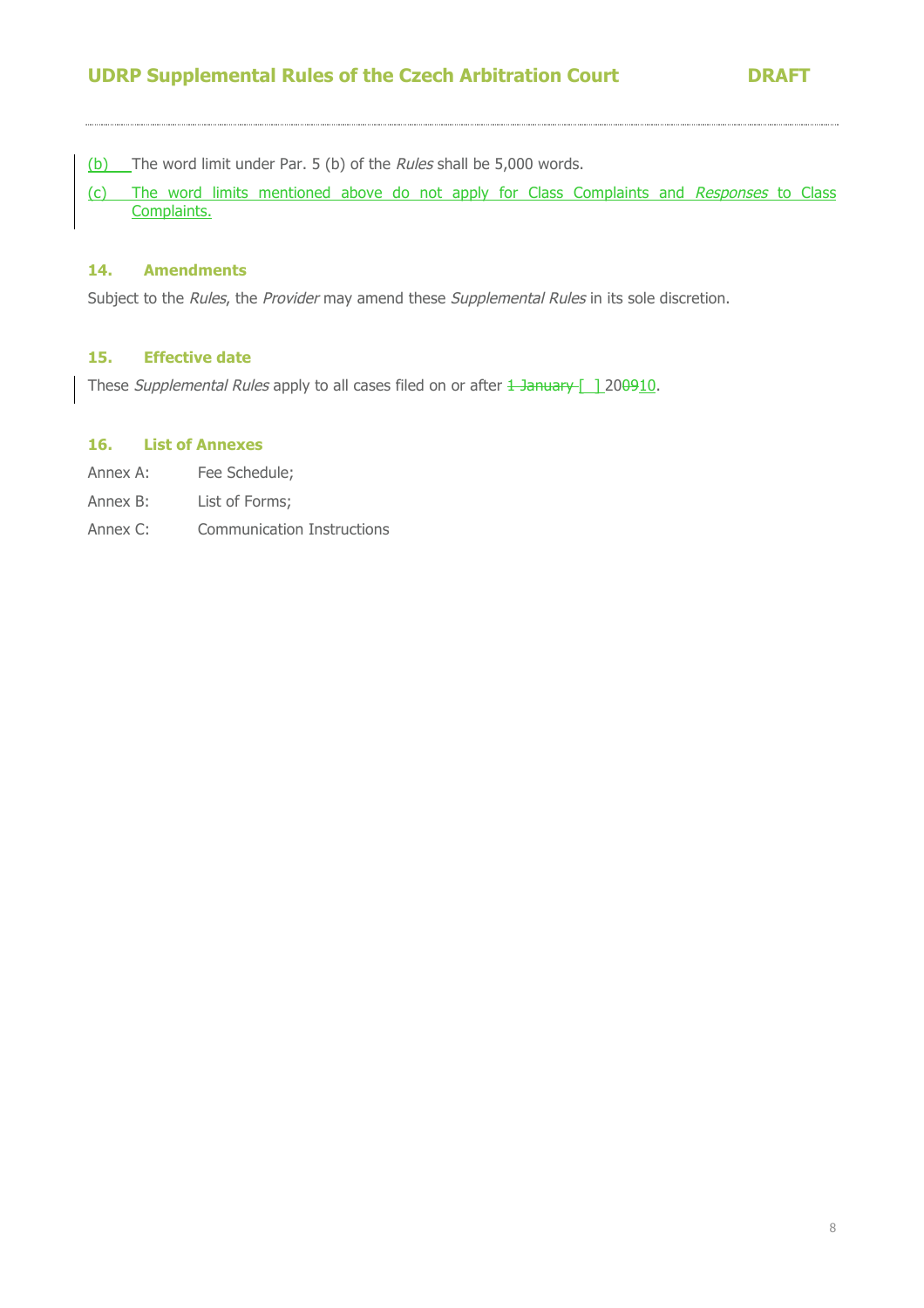## **ANNEX A: FEE SCHEDULE**

.<br>. . . . . .

**NOTE: All UDRP Fees below are in EUR.**

| <b>Number of</b>                                 | <b>Fee for Panelists</b>         |                                                            | <b>CAC's</b>                 | <b>Total Fees</b> |                                           |
|--------------------------------------------------|----------------------------------|------------------------------------------------------------|------------------------------|-------------------|-------------------------------------------|
| <b>Domain Names involved</b><br>in the Complaint | <b>Single</b><br><b>Panelist</b> | <b>Three</b><br><b>Panelists</b>                           | <b>Administrative</b><br>Fee | <b>Single</b>     | <b>Three</b><br><b>Panelist Panelists</b> |
| $\parallel$ (a) 1 to 5 domain names              | 900                              | Presiding Panelist:<br>1,200<br>Each Co-Panelist:<br>600   | 400/700                      | 1,300             | 3,100                                     |
| $\left\vert$ (b) 6 to 10 domain names            | 1,100                            | Presiding Panelist:<br>1,500<br>Each Co-Panelist:<br>800   | 500/900                      | 1,600             | 4,000                                     |
| $\vert$ (c) 11 to 20 domain names                | 1,300                            | Presiding Panelist:<br>1,800<br>Each Co-Panelist:<br>900   | 600/1100                     | 1,900             | 4,700                                     |
| $\parallel$ (d) 21 to 30 domain names            | 1,500                            | Presiding Panelist:<br>2,100<br>Each Co-Panelist:<br>1,050 | 700/1300                     | 2,200             | 5,500                                     |
| $\parallel$ (e) 31 to 40 domain names            |                                  | Presiding Panelist:                                        |                              |                   |                                           |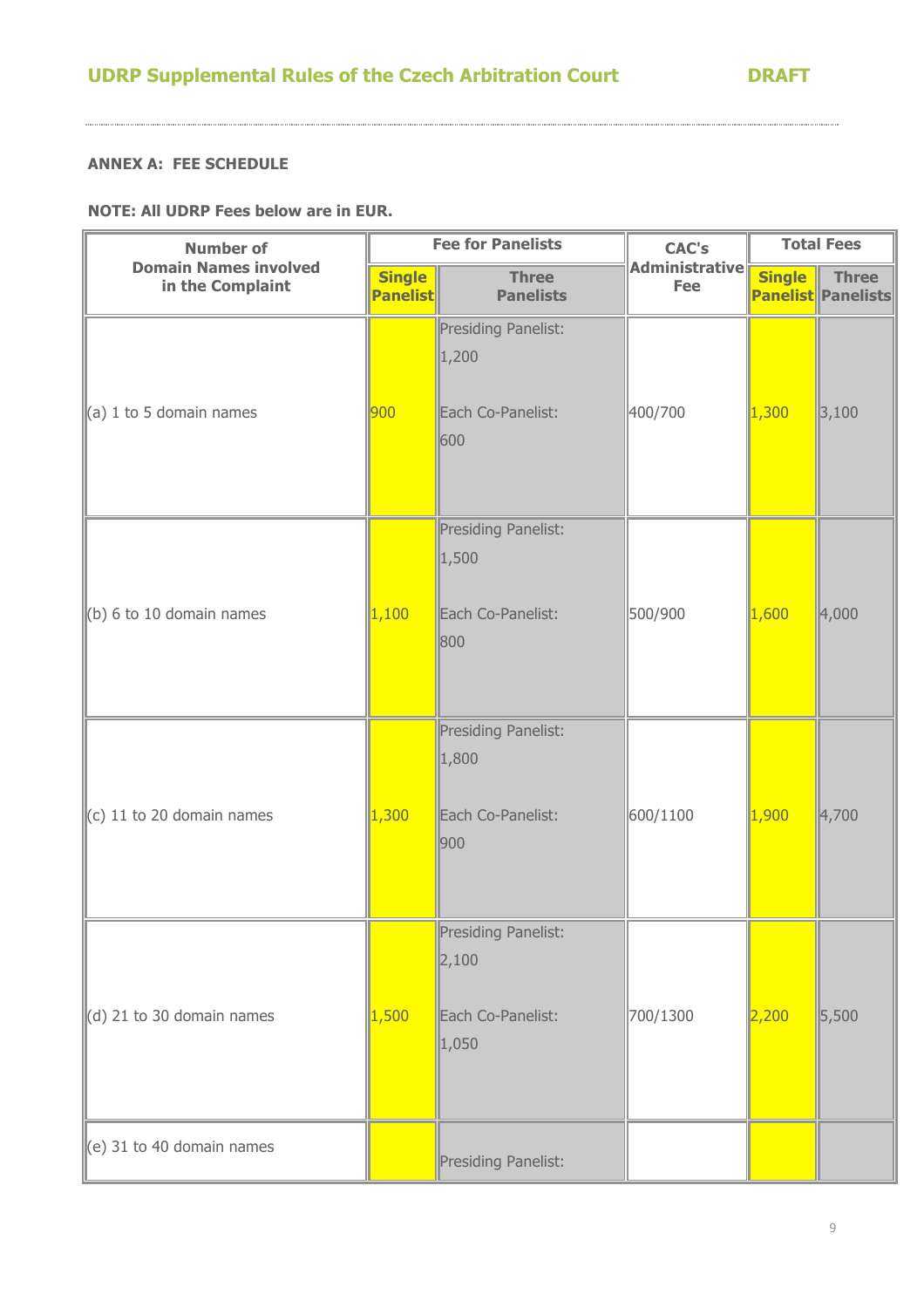# **UDRP Supplemental Rules of the Czech Arbitration Court DRAFT**

|                                                                                                               | 1,700 | 2,400 <br>Each Co-Panelist:<br>1,200                       | 800/1,500                                         | 2,500 | 6,300 |
|---------------------------------------------------------------------------------------------------------------|-------|------------------------------------------------------------|---------------------------------------------------|-------|-------|
| (f) 41 to 50 domain names                                                                                     | 1,900 | Presiding Panelist:<br>2,700<br>Each Co-Panelist:<br>1,350 | 900/1700                                          | 2,800 | 7,100 |
| (g) 51 domain names or more in one or<br>more proceedigs within one calendar<br>year                          |       |                                                            | To be decided in<br>consultation with<br>the CAC. |       |       |
| $(h)$ Preliminary control of a complaint<br>for administrative compliance                                     |       |                                                            | 60                                                |       |       |
| (i)<br>Request for a review of admin.<br>Decision of the CAC (Par. 5 (a) of<br><b>CAC's Spplemental Rules</b> |       |                                                            | 250                                               |       |       |

# **Fees for Expedited Decision Cases :**

#### **………………………………..**

| <b>Number of</b><br><b>Domain Names involved</b><br>in the Complaint | <b>Fee for Panelist</b> | <b>CAC's</b><br><b>Administrative</b><br><b>Fee</b> |
|----------------------------------------------------------------------|-------------------------|-----------------------------------------------------|
| $\left\ $ (a) 1 to 5 domain names                                    | 2501                    | [250]                                               |
| $(6)$ 6 to 10 domain names                                           | 500]                    | [300]                                               |
| $\ $ (c) 11 to 25 domain names                                       | $750$ ]                 | [400]                                               |
| (d) 26 to 50 domain names                                            | [1000]                  | [500]                                               |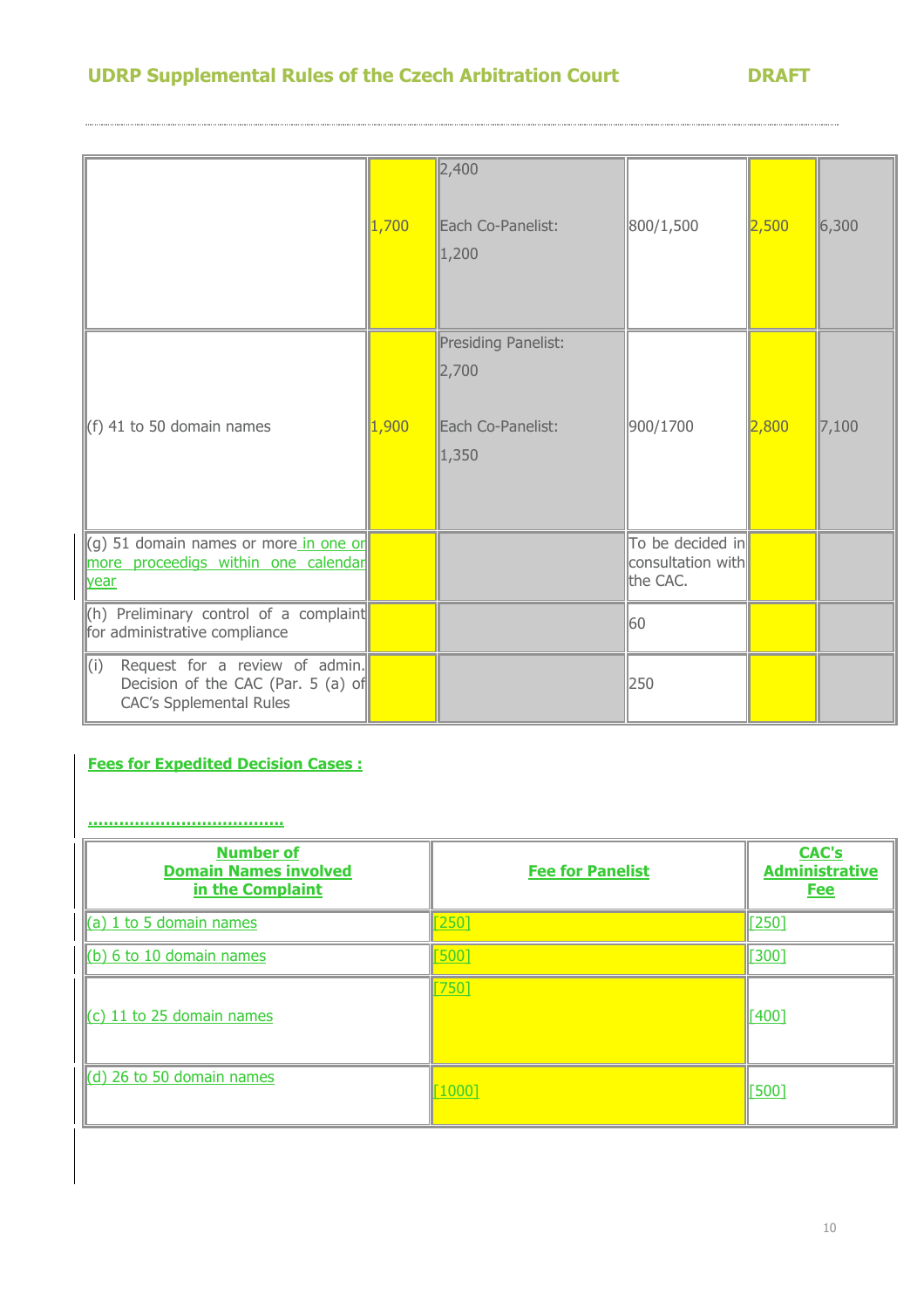The Czech Arbitration Court will grant a substantial discount on UDRP Fees for administrative proceedings which have been terminated early. Specifically, when a Complaint is withdrawn or a proceeding is terminated before the Panel has been appointed, the CAC will withhold a processing fee equal to the **CAC's**  Administrative Fee and return the remainder of the UDRP Fees to the respective Parties. However, there will be no return of fees where a case is deemed withdrawn pursuant to Par. 4(e) of these Supplemental Rules.

The Czech Arbitration Court will **return the UDRP Fees** applicable for filing a request to review the CAC's administrative to terminate an administrative proceeding due to administrative deficiencies, if the review is concluded in favor of the Complainant.

## **Explanatory Notes:**

As already mentioned, all the fees mentioned above are in EUR including VAT on Panelist's fees. The CAC is not VAT registered.

All the fees are payable before respective filings by (i) credit cards/charge cards; and/or (ii) bank transfer to the following account of the Czech Arbitration Court: IBAN CZ87 0400 0000 0035 9413 0024; S.W.I.F.T. code: ZIBA CZPP, variant symbol: [Case Number]; and/or (iii) cheques.

| <b>No</b>        | <b>Form</b>                                                    | note       |
|------------------|----------------------------------------------------------------|------------|
| $\blacktriangle$ |                                                                |            |
| A1               | Complaint                                                      |            |
| A1A              | <b>Complaint requesting Expedited Decision</b>                 |            |
| A2               | Notification of Fees unpaid                                    |            |
| A <sub>3</sub>   | Termination due to Fees unpaid                                 |            |
| A <sup>4</sup>   | Administrative Compliance Checklist - Complaint                |            |
| A5               | Acknowledgement of Receipt of Complaint                        |            |
| <b>A6</b>        | Complaint suspension-termination                               |            |
| A7               | Notification of Deficiencies in Complaint                      |            |
| A <sub>8</sub>   | <b>Amended Complaint</b>                                       | Same as A1 |
| A9               | Termination due to defective Complaint                         |            |
| A10              | Notification of Complaint and Commencement of ADR Proceeding   |            |
| A11              | Notification of Complaint and Commencement of ADR Proceeding   |            |
| A12              | Response                                                       |            |
| A13              | Acknowledgement of Receipt of Response                         |            |
| A14              | Administrative Compliance Checklist - Response                 |            |
| A15              | Notification of Deficiencies in Response                       |            |
| A <sub>16</sub>  | Notification of Respondent's Default                           |            |
| A17              | Notification of Complainant to choose Candidates for Panelists |            |
| A18              | Selection of Panel Candidates by Complainant                   |            |

## **Annex B: List of Forms**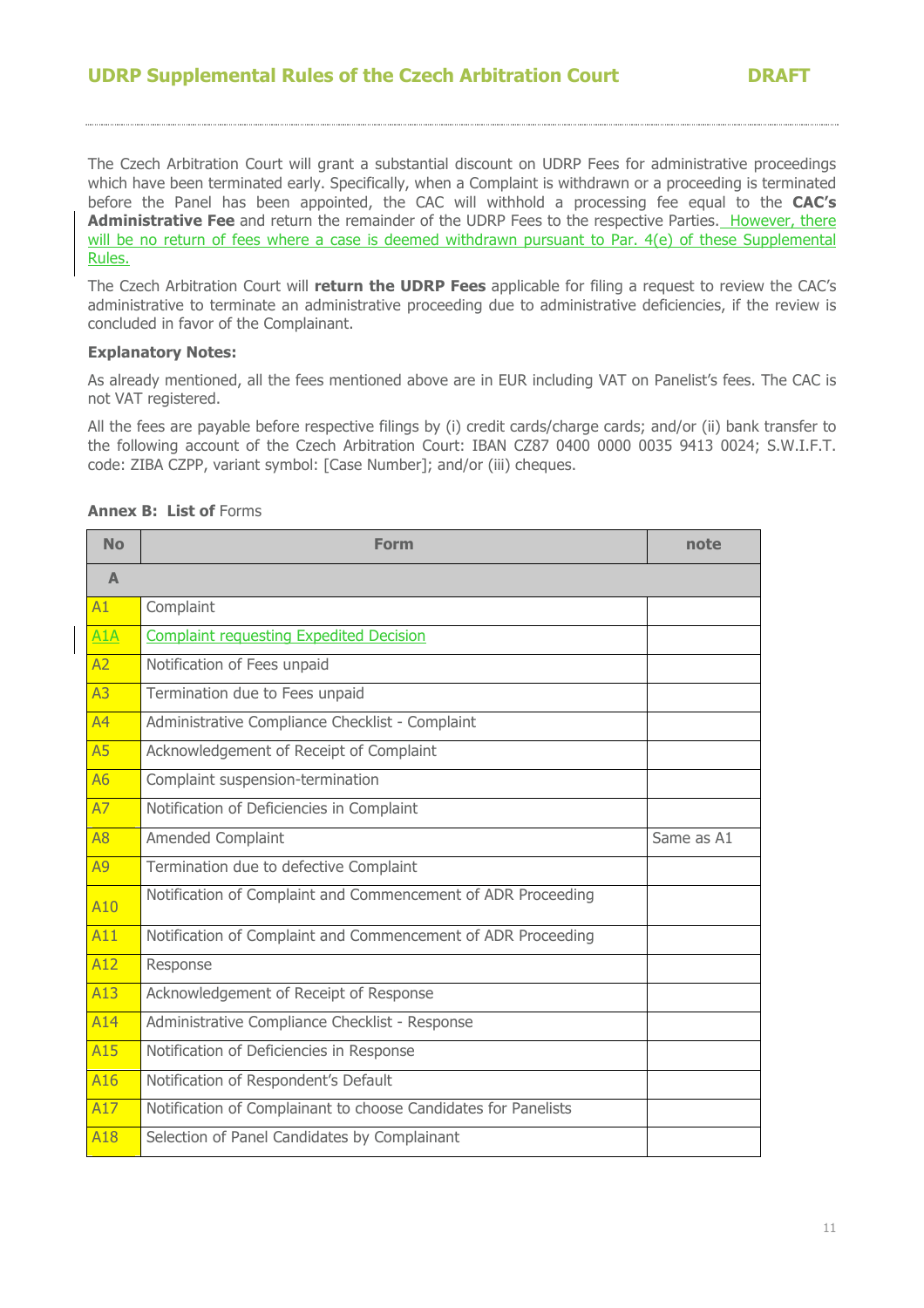# **UDRP Supplemental Rules of the Czech Arbitration Court DRAFT**

| A19         | Selection of Panelist + Statement of Acceptance and Declaration of<br>Impartiality and Independence             |             |
|-------------|-----------------------------------------------------------------------------------------------------------------|-------------|
| A20         | Notification of Appointment of Panel and Projected Decision Date                                                |             |
| A21         | Challenge of a Panelist                                                                                         |             |
| A22         | Acknowledgement of Receipt of Panelist challenge + Notification of<br>Challenge to the other Party and Panelist |             |
| A23         | Response to Challenge of a Panelist                                                                             |             |
| A24         | Decision regarding Challenge of a Panelist                                                                      |             |
| A25         | Transmittal of Case File to ADR Panel                                                                           |             |
| A26         | Respondent's additional evidence                                                                                |             |
| A27         | Acknowledgement of Receipt of Additional Evidence                                                               |             |
| A28         | Response of Complainant to Additional evidence                                                                  |             |
| A29         | <b>Decision</b>                                                                                                 | same as A25 |
| <b>A29A</b> | <b>Expedited Decision</b>                                                                                       |             |
| A30         | Announcement of Activation of Suspended Complaints                                                              |             |
| A31         | Notification of Continued suspension                                                                            |             |
| A32         | Notification of Termination of suspended Complaint                                                              |             |
| A33         | <b>Account Information</b>                                                                                      |             |
| A34         | Request to extend Periods of Time                                                                               |             |
| A35         | Notification about Request to extend Periods of Time to the other Party                                         |             |
| A36         | Decision on Request to extend Periods of Time                                                                   |             |
| A37         | Request to negotiate a Settlement                                                                               |             |
| A38         | Decision on Suspension due to Settlement negotiations                                                           |             |
| A39         | Request to activate ADR Proceeding                                                                              |             |
| A40         | Announcement of Activation of ADR Proceedings                                                                   |             |
| A41         | Set of forms related to Class Complaints                                                                        |             |
| A42         | Non standard communication                                                                                      |             |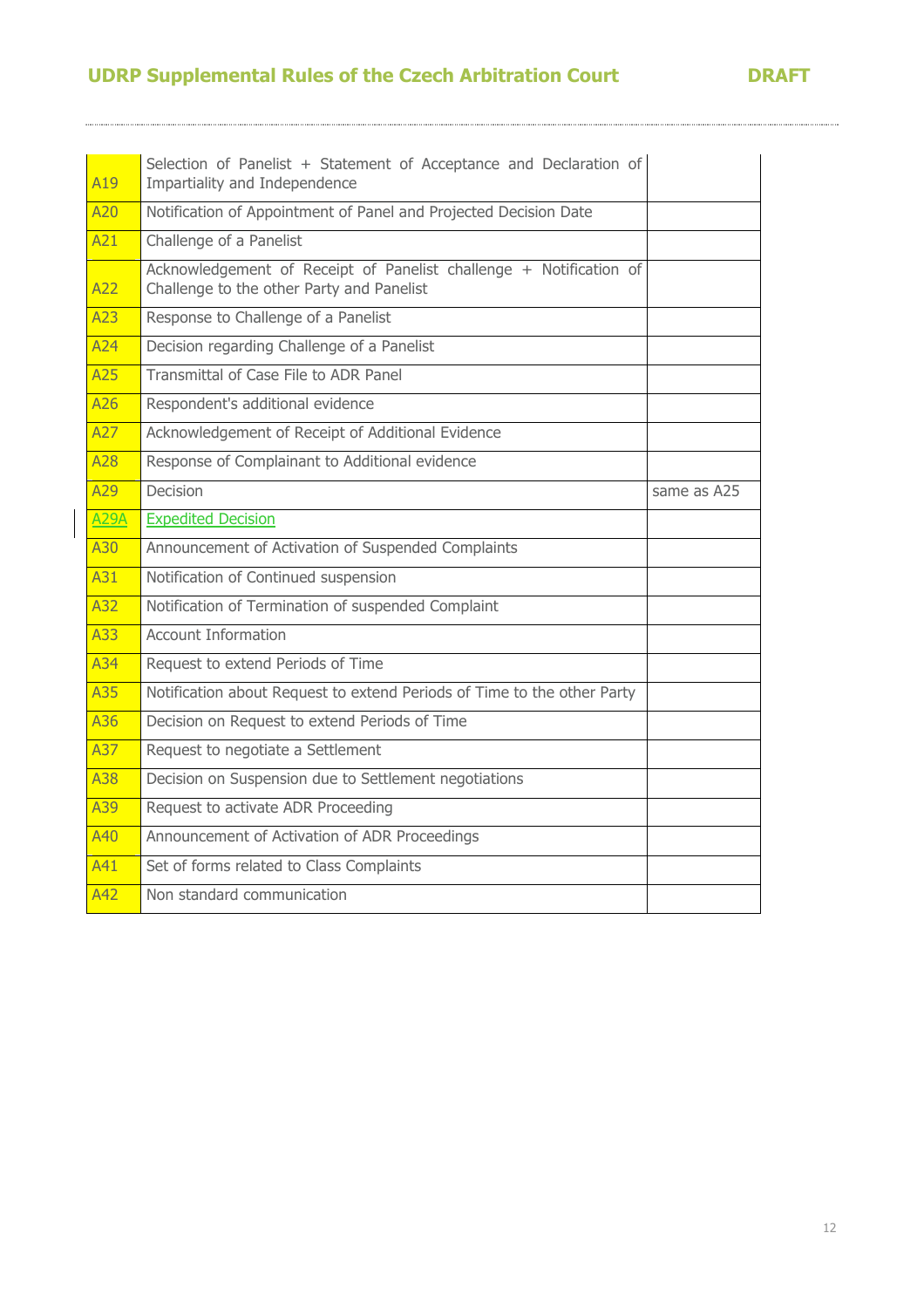## **ANNEX C: COMMUNICATION INSTRUCTIONS**

Unless specified otherwise in the Rules and/or the Supplemental Rules, any written communication within the ADR Proceedings shall be made by the preferred means stated by the Complainant or Respondent, respectively. If such preferred or prescribed form of communication is electronic form, or in the absence of such specification, any written communication must be realized via our secured on-line platform accessible on this website. Should the preferred or prescribed form of communication be through registered mail or courier service (or telecopy or fax), all written communication must be in duplicate with one copy sent via the on-line platform, except for annexes (if any) available only in hardcopy. In this case, the electronic communication must also be printed and mailed or faxed to the address of the Arbitration Court.

In order to communicate via our on-line platform, you need to open and/or obtain your user account and receive a unique login. For these purposes, please see our Overview/Help information.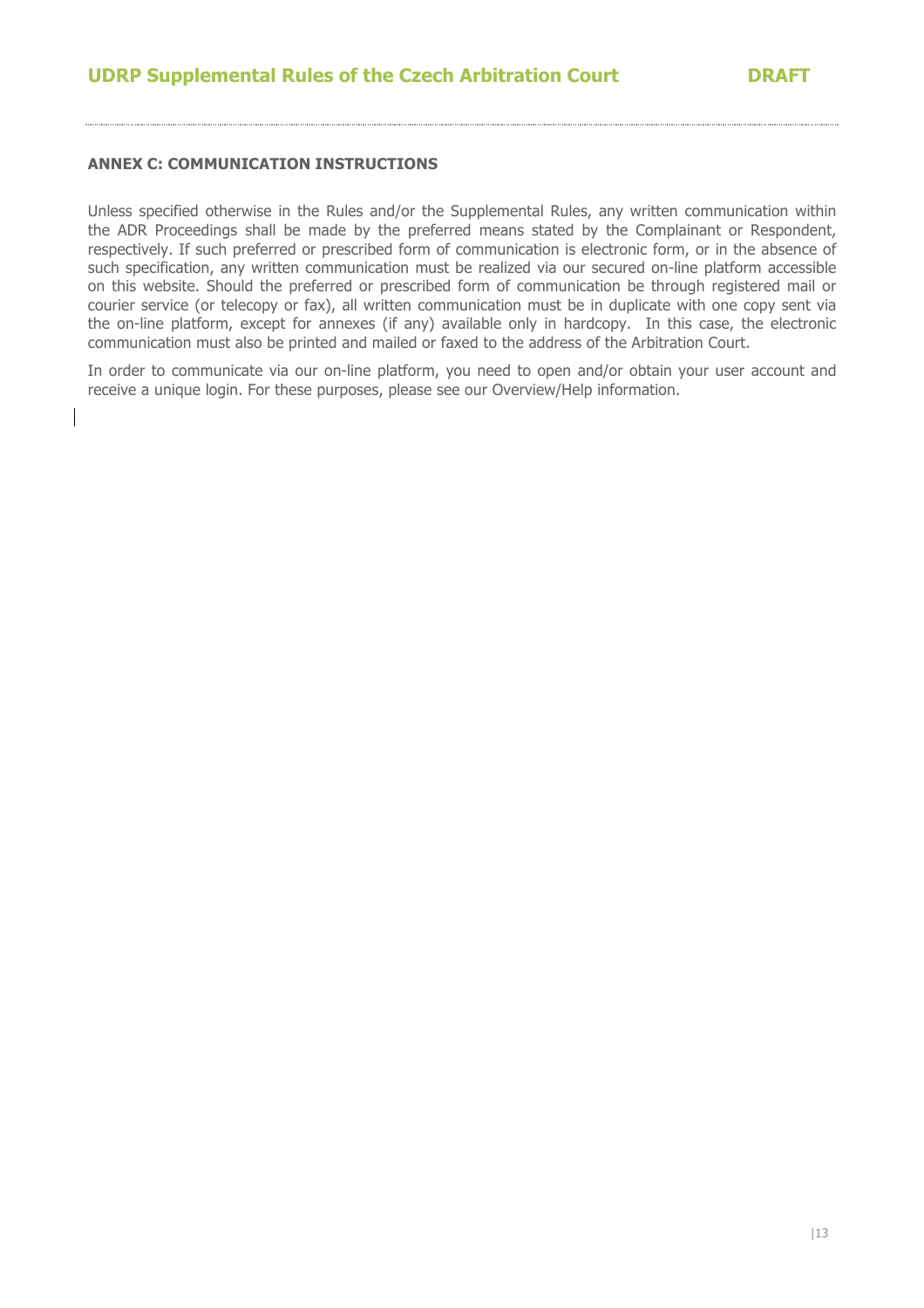|            | <b>A29A Expediated Decision</b>                                                                                                                                                                                                                    |
|------------|----------------------------------------------------------------------------------------------------------------------------------------------------------------------------------------------------------------------------------------------------|
|            | <b>THE PARTIES:</b>                                                                                                                                                                                                                                |
|            | Complainant:                                                                                                                                                                                                                                       |
|            | Address:                                                                                                                                                                                                                                           |
|            | Respondent:                                                                                                                                                                                                                                        |
|            | Address:                                                                                                                                                                                                                                           |
| 2.         | <b>THE DOMAIN NAME(S):</b>                                                                                                                                                                                                                         |
|            | [Enter domain name(s)]                                                                                                                                                                                                                             |
| 3.         | <b>IDENTIFICATION OF RIGHTS</b>                                                                                                                                                                                                                    |
|            | [Enter rights relied upon by Complainant]                                                                                                                                                                                                          |
| 4.         | <b>FACTS ASSERTED BY COMPLAINANT AND NOT CONTESTED BY THE RESPONDENT</b>                                                                                                                                                                           |
|            | [Automatically populated from Complaint, but subject to Panel amendment]                                                                                                                                                                           |
| э.         | <b>Rights</b>                                                                                                                                                                                                                                      |
|            | The Complainant has, to the satisfaction of the Panel, shown the Domain Name is identical or<br>confusingly similar to a trademark or service mark in which the complainant has rights (within the<br>meaning of paragraph 4(a)(i) of the Policy). |
|            | <b>Yes</b><br>No                                                                                                                                                                                                                                   |
| <u>6. </u> | No rights or legitimate interests                                                                                                                                                                                                                  |